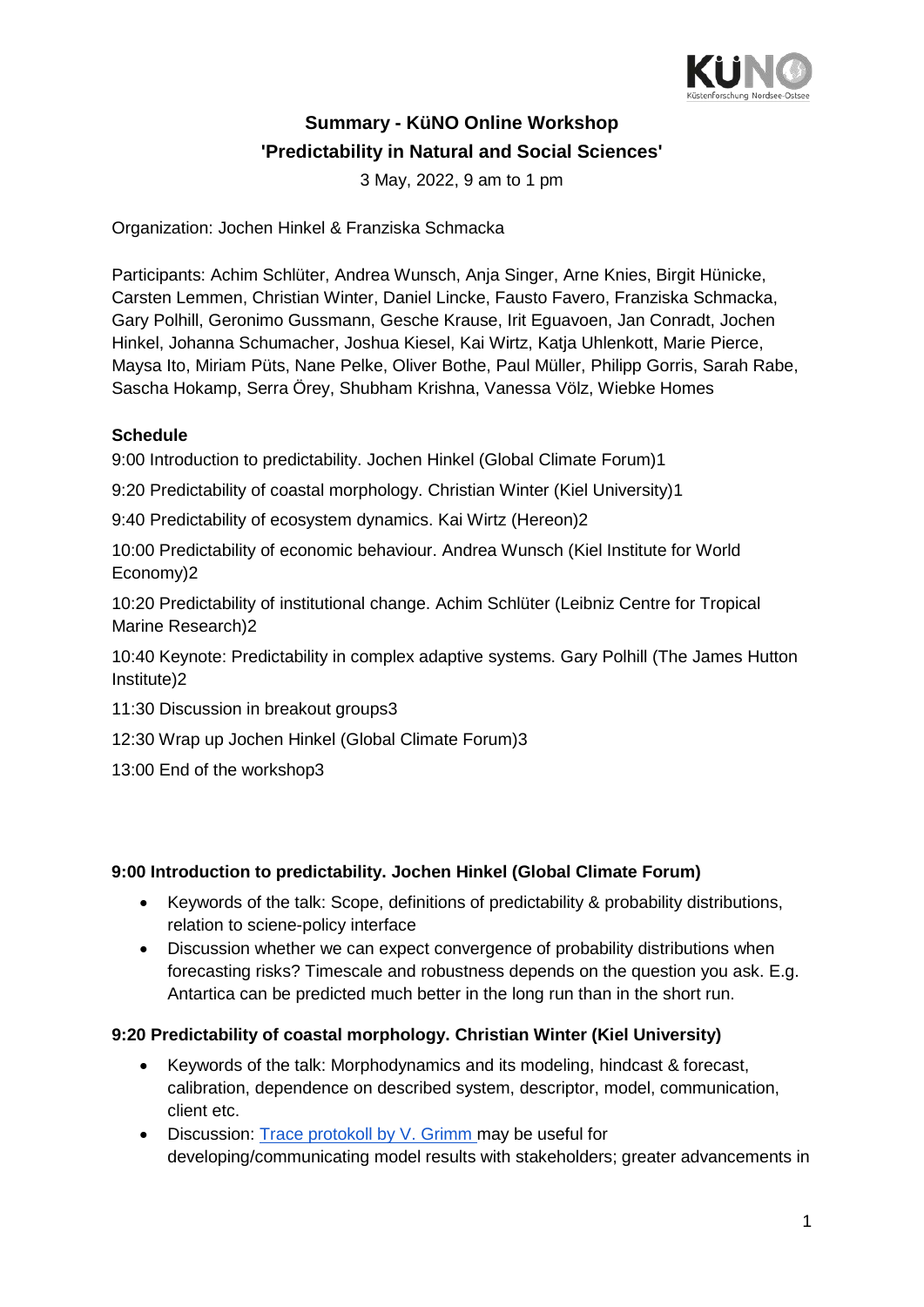

reducing uncertainty of morphodynamic forecasts possible? No, the morphodynamic community is not there yet.

### <span id="page-1-0"></span>**9:40 Predictability of ecosystem dynamics. Kai Wirtz (Hereon)**

- Keywords of the talk: models misbehave if they miss behavior, e.g. modeling primary production, behaviorally controlled trophic cascading, influence by behavior e.g. vertical migration of phytoplankton, same in epidemiological & social sciences
- Discussion: Adding processes increases uncertainty, tradeoff between new processes to add and uncertainty; predictability of the models on COVID: which processes to be included, more COVID modeling: work of Niki Popper, Frank Dignum at Umeå [\(https://link.springer.com/book/10.1007/978-3-030-76397-8\)](https://link.springer.com/book/10.1007/978-3-030-76397-8), Jason Thompson [\(https://doi.org/10.1101/2021.01.11.21249630\)](https://doi.org/10.1101/2021.01.11.21249630)

# <span id="page-1-1"></span>**10:00 Predictability of economic behaviour. Andrea Wunsch (Kiel Institute for World Economy)**

- Keywords of the talk: cost-benefit analysis of coastal adaption measures, willingness to pay, prediction of reactions by asking, uncertainty
- Discussion: Critique asking for willingness to pay people might feel extorted (but can also opt-out), way of accounting for ecosystem services, can be used for policymaking that then should increase overall welfare i.e. by at least integrating ESS valuations.

#### <span id="page-1-2"></span>**10:20 Predictability of institutional change. Achim Schlüter (Leibniz Centre for Tropical Marine Research)**

- Keywords of the talk: Institutional change & example from the marine realm, risks and uncertainties, power asymmetries, emergent & continent process, context dependent, easier predictability of what will not work, complex models required
- Discussion: equity included in power asymmetries; institutional change for the sake of institutions: What kind of institutions do we have to develop and change to solve the climate crisis? Institutions as key explanator or just a single proxy, complex SES require multiple perspectives and disciplines to understand the system dynamics; Understanding institutions in a broader context than simply looking at "laws"; Social sciences tries to understand institutions to explain behavior and vice versa.

# <span id="page-1-3"></span>**10:40 Keynote: Predictability in complex adaptive systems. Gary Polhill (The James Hutton Institute)**

- Keywords of the talk: Prediction in complex systems theoretically possible, pragmatically infeasible, Asynchrony adds exponentially to the infeasibility; Wickedness renders prediction largely irrelevant where it entails terminological transformation; Kinds of predictability: invariably/ omissively predictable, asymmetrically /symmetrically unpredictable; Example: Turing machine
- Discussion: Integration of non-expert knowledge into modeling (Reference [https://psycnet.apa.org/record/1957-02914-001,](https://psycnet.apa.org/record/1957-02914-001) [https://en.wikipedia.org/wiki/The\\_Magical\\_Number\\_Seven,\\_Plus\\_or\\_Minus\\_Two\)](https://en.wikipedia.org/wiki/The_Magical_Number_Seven,_Plus_or_Minus_Two), workshop methods like backcasting to make intersubjective predictions, might not be accepted among sociologists;